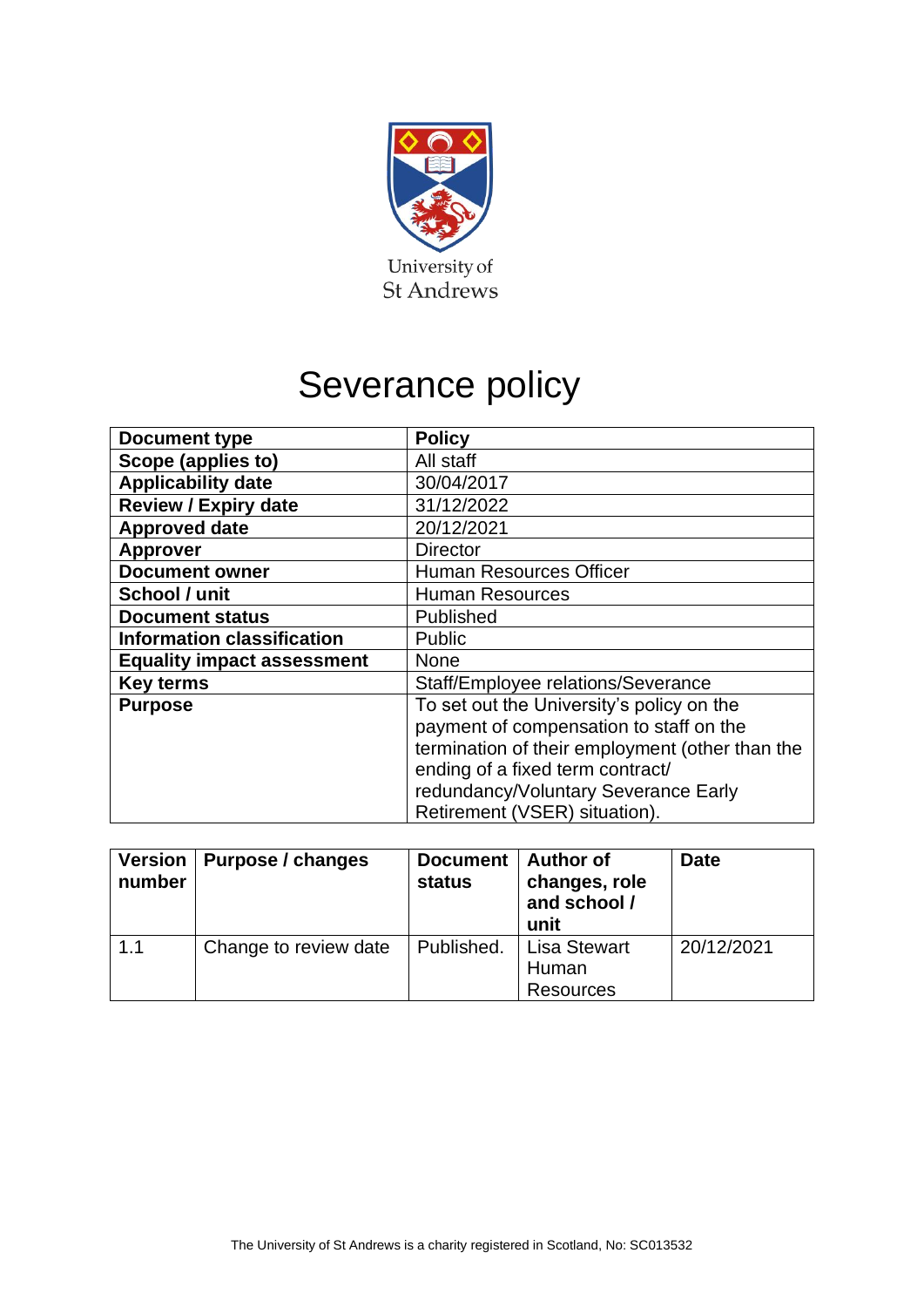## **Table of contents**

| 1. | Purpose                   | 3              |
|----|---------------------------|----------------|
| 2. | Scope                     | 3              |
| 3. | General principles        | 3              |
| 4. | Approval                  | 3              |
| 5. | Monitoring and Governance | $\overline{4}$ |
| 6. | Confidentiality           | $\overline{4}$ |
| 7. | Reengagement              | $\overline{4}$ |
|    |                           |                |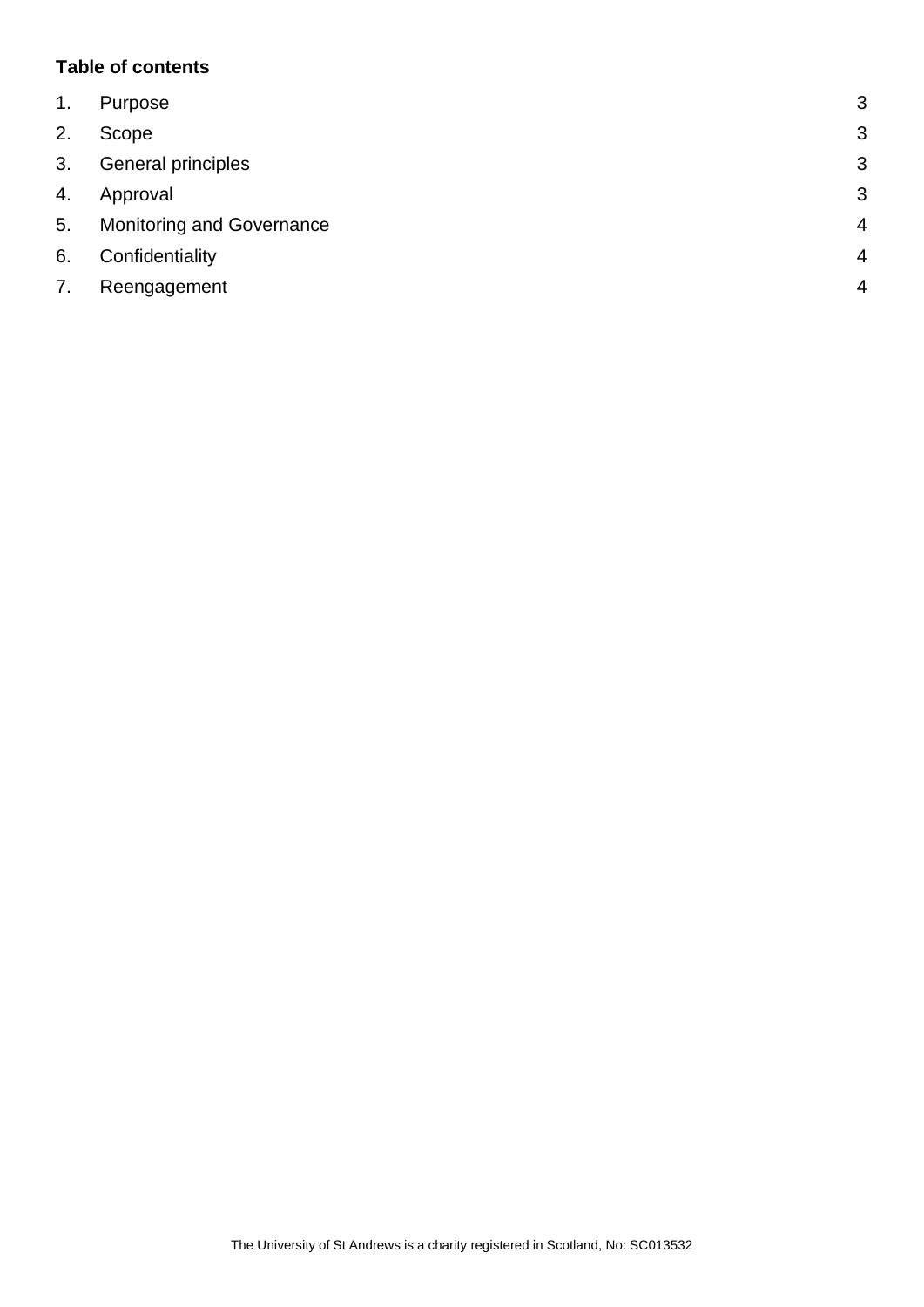## <span id="page-2-0"></span>**1. Purpose**

1.1 To set out the University's policy on the payment of compensation to staff on the termination of their employment (other than the ending of a fixed term contract/ redundancy/Voluntary Severance Early Retirement (VSER) situation).

# <span id="page-2-1"></span>**2. Scope**

2.1 From time to time, the University may, at its sole discretion, offer a severance package to an employee on the termination of their employment.

## <span id="page-2-2"></span>**3. General principles**

- 3.1 The University should have regard to relevant guidance in determining any severance packages, including the SFC [Financial Memorandum](http://www.sfc.ac.uk/web/FILES/Guidance_Governance/Financial_Memorandum_with_higher_education_institutions_-_1_December_2014.pdf) and the [HE Code of Good Governance.](https://www.universitychairs.ac.uk/wp-content/uploads/2015/02/Code-Final.pdf)
- 3.2 Any proposal for a severance package should take into account contractual entitlements and any payments should be proportionate and have due regard to the appropriate use of University funds.
- 3.3 Each case will be considered on its merits at senior level to ensure that the particular circumstances merit a compensation payment being made. In no case should it be possible for a single member of staff (senior or otherwise) to determine that a payment be made.
- 3.4 Negotiations on severance packages and payments will be informed by appropriate legal advice before decisions are taken.
- 3.5 Approval must be sought from the Remuneration and Human Resources Committee where severance arrangements involve University expenditure in excess of £100,000, apply to a member of the Principal's Office, or depart from this policy,
- 3.6 As required by the SFC Financial Memorandum, the view of the University's external auditor must be sought where consideration is being given to any novel or potentially contentious severance payment, including payments involving University expenditure in excess of £100,000.

# <span id="page-2-3"></span>**4. Approval**

- 4.1 Where the University considers that a compensation package might be appropriate, the following approval levels shall apply (subject also to the provision at 3.5 above):
	- In the case of the Principal, the Senior Governor (who will have sought approval from the Remuneration and Human Resources Committee);
	- For Principal Office members, the Principal (who will have discussed with the Senior Governor and sought approval from Remuneration and Human Resources Committee);
	- For academic staff, the Master, in discussion with the Principal;
	- For non-academic staff, the Quaestor & Factor, in discussion with the Vice Principal (Governance) or Director of HR;
	- For any member of staff at Professorial/Professional Grade 9 level, or where there is considered to be a reputational risk to the University, the Principal's approval will always be sought before any package is agreed.